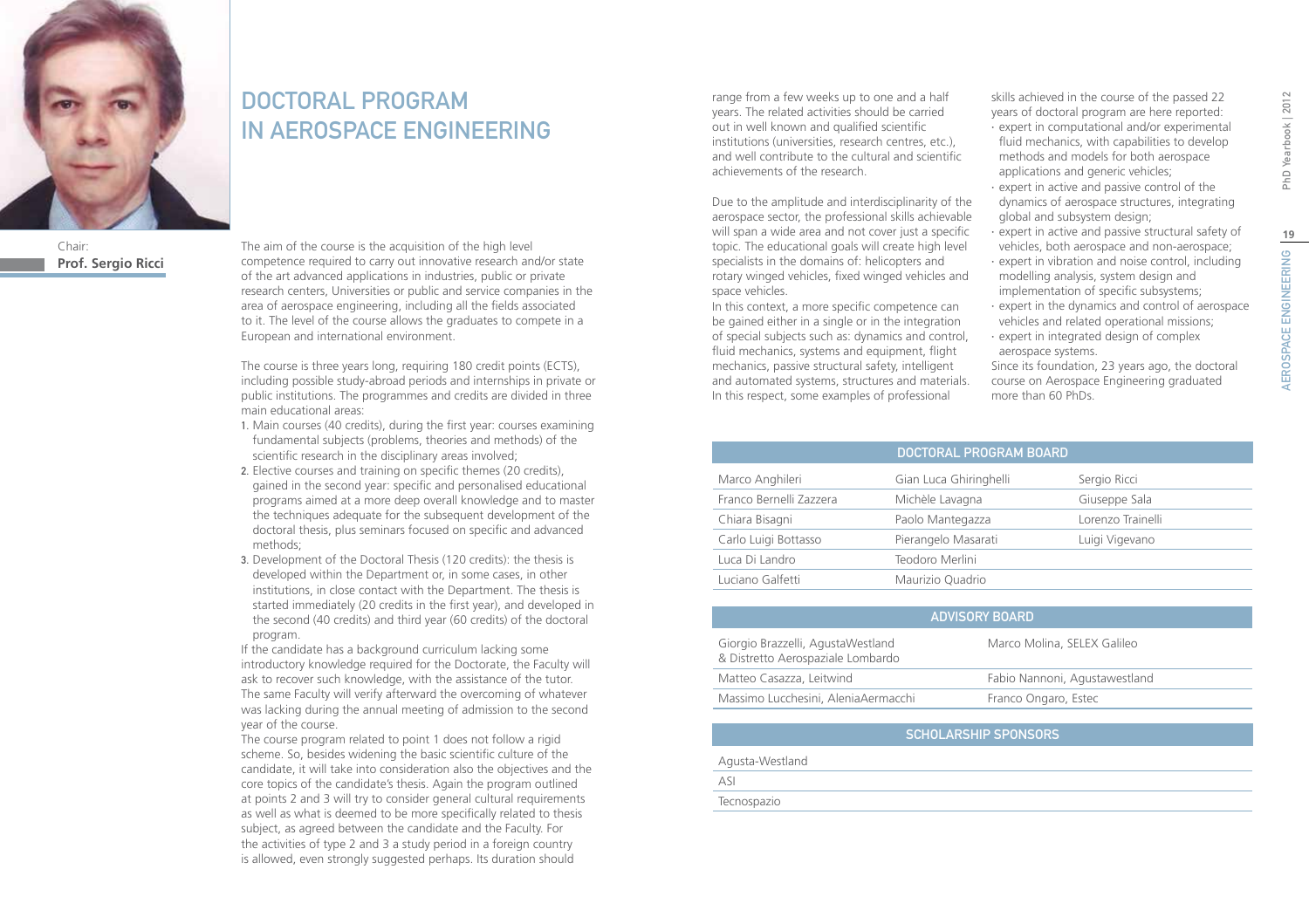### Innovative Fuel Formulations for Hybrid Rocket Engines Mechanical and Ballistic Characterization

#### **Matteo Boiocchi**

This research project, performed at the Aerospace Engineering Department of Politecnico di Milano from 2009 to 2011, is focused on the development of innovative solid fuels for hybrid rocket propulsion (fuel in solid state, oxidizer in liquid or gaseous state). Heterogeneous combustion processes in hybrid rocket motors involve a complex fluid-dynamic flow-field, characterized by a turbulent reactive boundary layer, with a blowing effect due to the pyrolysis of the solid fuel, turbulence, chemical kinetics, heat transfer, radiation, especially when the solid fuel grains are added with metal powders, two-phase flows. Inside the boundary layer a macroscopically diffusive flame develops, thus allowing the heat feedback to the fuel grain surface, which is responsible for the solid fuel pyrolysis. The final result of such an extremely complex physico-chemical picture is a low regression rate of the fuel grain. Aim of this work is to investigate the possibility to improve the performance of hybrid rocket solid fuels in terms of fuel regression rate and mechanical properties. Different strategies were followed and investigated in this work. The first one involves the filling of traditional fuels, such as HTPB (Hydroxyl Terminated Poly Butadiene) with metal powders, nano-sized (i.e. nano-Al), or metal hydrides (i.e. Magnesium hydride (MgH<sub>2</sub>) or Lithium Aluminum

hydride (LiAlH<sub>4</sub>)). The second one is based on the investigation of fuels characterized by a low melting temperature, such as paraffin-based solid fuels. The regression rate increases due to the entrainment effect, represented by the mechanical removal of the liquid layer formed on the fuel surface by the oxidizer flux. The entrainment mass transfer from the liquid fuel film into the gas stream originates a spray, whose combustion entails that the regression rates of paraffin-based fuels increase three-four times compared with those of traditional HTPB fuels. Further increases can be obtained by adding to the paraffin matrix energetic powders, such as metal hydrides powders, as shown in Figure 1.

*Nomenclature. H: HTPB-based fuel family. P: paraffin-based fuel family. P<sub>Gu</sub>: gel wax fuels. P<sub>Wu</sub>: solid wax fuels. V20, X10, K10: liquid paraffin (20%), hexane (10%), kerosene (10%). MGH3: Magnesium Hydride, MgH2 (3% mass fraction). LAH3, LAH6, LAH10: Lithium Aluminum Hydride, LiAlH4 (3, 6, 10 % mass fraction). L3AH3 (Trilithium Aluminum Exahydride, Li3 AlH6 , (3% mass fraction).*

However, this family of fuels suffers *Hydride, LiAlH4 (3, 5 %, mass*  of poor mechanical properties, especially when temperature approaches the melting degree. Two different techniques are originally proposed in this thesis

to deal with the reinforcement of these fuels. The first concerns the use of a poly-urethane foam, the second of polymeric materials. The third strategy, the more innovative one, involves the use of epoxy resins. Several tests, thermal (gasification, DSC and pyrolysis tests), optical (high speed video recording of pyrolysis process) and ballistic (regression rate measurement) were carried out in order to plug the gap about this new family of fuels. It is shown that an epoxide group is much more reactive with Lithium Aluminum Hydride than with a hydroxyl group; the gasification process of an epoxy-based fuel (Ep1-LAH10) is much faster than that of a HTPBbased fuel (Hb-LAH10). DSC tests allow a quantitative estimation: a HTPB/LAH mixture reaction heat is up to ten times lower than that of a similar epoxy resin/LAH mixture. High speed visualization of the pyrolysis process shows a pyrolysis surface regression rate of 10 mm/s for the fuel named Ep2-LAH5-cur; this value is more than seven times higher than that of a pure HTPB fuel, as shown in Figure 2.

*Nomenclature. Hb : HTPB-based fuel family.*  $E_{2}$ : epoxy-based fuel family. *LAH3, LAH5: Lithium Aluminum fraction).*

Significant increases of the regression rates can be obtained, according to this approach, especially when metal hydrides



**1. Regression rates of paraffin-based fuels added with different metal hydrides**  investigated in this study. Oxygen mass flux: Gox = 120 kg/m<sup>2</sup> s.



**2. Regression rate of two epoxy-based fuels investigated in this study, compared with the best performance of the paraffin-based fuel (light blue) and the performance of the reference HTPB fuel (red curve).**

are used to fill the compositions. A ballistic, rheological and mechanical characterization of the fuels is proposed.

 The last chapter of the thesis summarizes the activity performed at Safran-Sme (France); it concerns the ignition problem and the techniques implemented to measure the regression rate.

Several techniques are investigated to perform the motor ignition; electro-explosive, throughbulkhead, high-current, spark torch, laser, catalytic and hypergolic devices are examined to ignite the fuel grain and to raise its temperature to a self-sustaining combustion. This analysis is performed taking into account

the need to re-ignite the solid fuel grain, which is one of the most important prerogatives for the achievement of hybrid propulsion systems. A theoretical approach to HTPB ignition is presented to support the performed analysis. The development and evaluation of new hybrid rocket motors also require an accurate characterization of the propellant surface regression as a key operational parameter. These characteristics establish the propellant flow rate and are prime design drivers affecting the propulsion system geometry, size, and overall performance. Different techniques, such as ultrasound, microwave, X-ray, resistive and fiber optic methods are discussed, pointing out both advantages and disadvantages.

Aim of this research project is to investigate, develop, manufacture and characterize innovative solid fuel formulations for hybrid rockets of the next generation. Different paths are proposed to perform this specific task. A first direction is to consider the filling of traditional binders (HTPB), or innovative binders (paraffins), with energetic powders, such as nano-Aluminum powders or sim-ple or metal hydrides. The second direction is to investigate very original formulations, based on epoxy resins mixtures, added with metal hydrides, in particular with Lithium Aluminum hydride (LiAlH<sub>4</sub>). Solid fuels for hybrid propulsion applications need also good mechanical properties, because of stresses charged to the fuel grain. The measurement of the main rheological and mechanical properties show the way to follow in the near future for a mature achievement of this new class of solid fuels.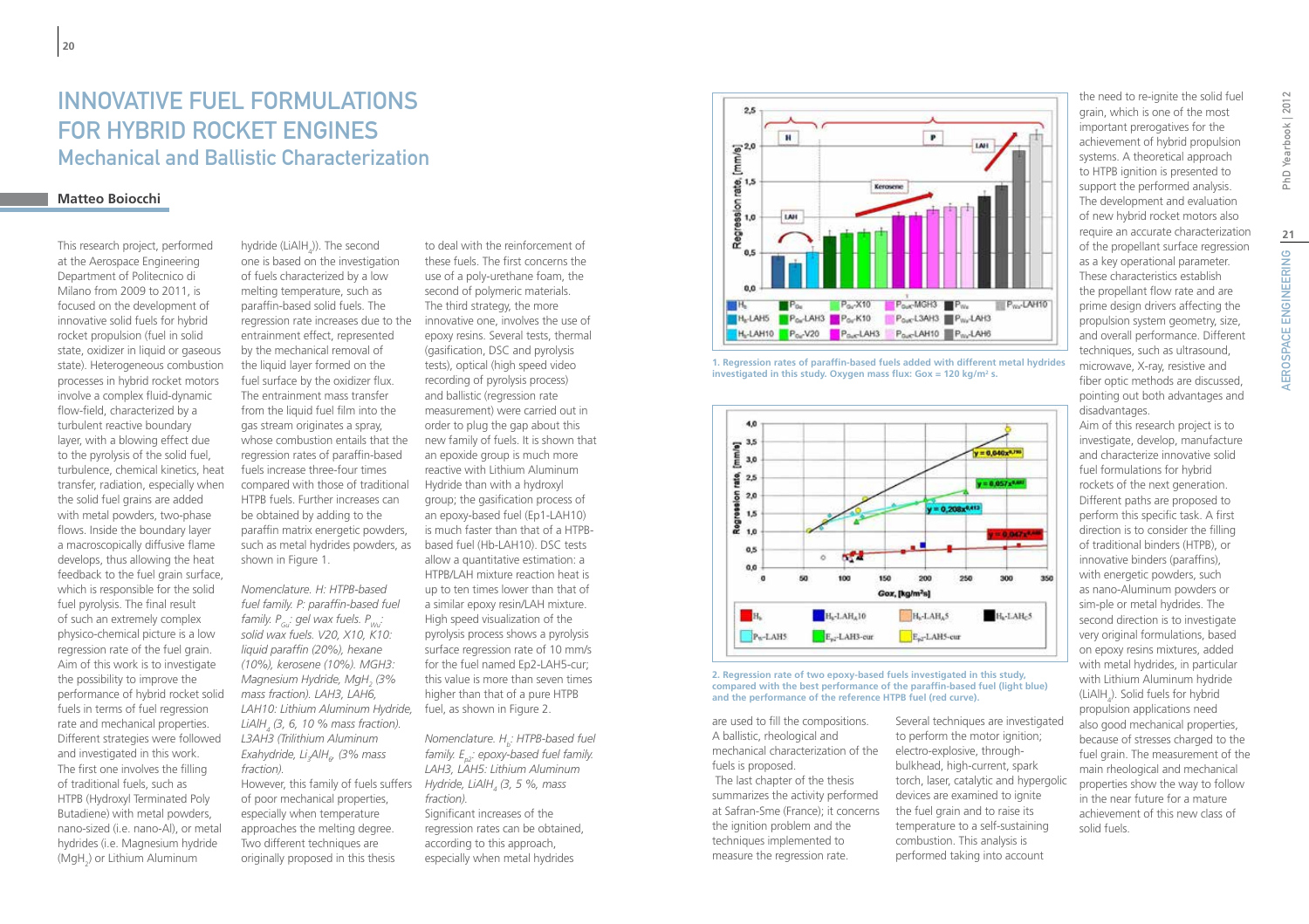# Multidisciplinary Design Optimization for Expendable Launch Vehicles

#### **Francesco Castellini**

Since the dawn of the space age, development, production and operations of launch vehicles and other Space Transportation Systems (STS) have required huge investments. After the Moon landings, drastically reduced budgets forced engineers to start including in the design cost and programmatic aspects. In the current international context, which shows several attempts to reduce the cost for the access to space, the quality of the design process in general and of the initial design decisions in particular assume a key role, being the major drivers of the total life cycle cost (LCC) of launch systems. Specifically, it has been shown that about 80% of the LCC is determined in conceptual design, while optimization efforts in later design phases only result in minor improvements. For these reasons, Multidisciplinary Design Optimization (MDO) was chosen as the main topic of this doctoral research, in light of its potential benefits on both the efficiency of the design process (i.e. required time and effort) and the quality of the design solutions. In the European scenario, ESA's Future Launchers Preparatory Programme (FLPP) and other national projects are paving the way - through technology demonstrators and system studies - for the transition

in the 2025 timeframe from the current fleet of launchers (Ariane 5, Soyuz and Vega) to a more flexible and cost effective, modular family of Expendable Launch Vehicles (ELV). Hence, through collaboration with ESA, the primary application of the present research was identified in ELVs, although the developed environment was kept as flexible as possible to allow for easy extendibility to other STSs, such as re-entry vehicles, crewed and reusable systems. An example of design study for FLPP's launcher family is reported in **Figure 1**, showing how a complex design process usually requiring months of work from several engineers could become a one man-month effort with the assistance of MDO methodology. The main objective of the research was therefore identified in the development and quantitative assessment of a MDO environment capable of tackling the early design phases of ELVs. The focus was primarily on the engineering modelling aspects, whereas the necessary global and local optimization infrastructure was only considered as a mathematical tool enabling MDO, in light of the criticality of the models definition for the applicability of MDO methodology to realworld design. In fact, in spite of the rather impressive list of achievements promised by MDO

and of a growing interest in the research community, successful industrial applications are still extremely rare. This is in part due to a certain resistance of design offices, motivated by the large required initial investments, to the introduction of MDO against the traditional fixedpoint iterations process. But the largest obstacle is certainly constituted by the fact that MDO's industrial applicability is subject to the assessment of the confidence which can be placed in the achieved design solutions. In particular, the definition and calibration of the multidisciplinary models are particularly challenging, the main obstacle being the identification of a reasonable compromise between simplicity and accuracy.

With this problem in mind, a quantitative assessment of the engineering models was carried out, including a detailed analysis of the accuracy of all developed analysis codes, both in terms of disciplinary errors and of system level sensitivities and results. Although a rather significant number of developments documented in recent years have been focused on the application of MDO to the design of different types of STS, the evaluation of accuracy and reliability of such models to the extent described in the present



**1. Example of study flow and resulting outcomes for an FLPP MDO application.**



**2. DSM for conceptual ELVs design: analysis proceeds sequentially from left to right along the diagonal, with terms above/below diagonal representing feed-forward/backward information flows.**

research represents an innovative analysis), but it is not nearly as and necessary endeavour, to the author's knowledge. The main question proposed for the research - whether it is possible to develop relatively simple models permitting fast design cycles while still ensuring sufficient accuracy to place confidence in the achieved design solutions – does not hold a straightforward answer. The computational effort required with the implemented models, whose Design Structure Matrix is shown in **Figure 2**, surely matches the original target (i.e. <2 s for a complete multidisciplinary

easy to measure the accuracy requirement. It can however be said that the decided two-steps development process proved to be of key importance for the incremental improvement of the models, which ensured a sensible enhancement in accuracy at a manageable price in computational effort from Version 1 to Version 2. As a result, the final models are characterized by accuracies on the global performance which should be sufficient in most of the cases to fairly compare two significantly different design solutions through MDO.

Throughout lengthy details on the modelling and validation as well as on few relevant applicative cases, the PhD dissertation highlights how the development and tuning of a reliable MDO environments is a very complex task, requiring large efforts in most engineering areas, besides computer science and mathematics. However, reasonable accuracies and physically sound design modifications can be obtained through the MDO approach, even when exploiting only fast engineering level models to avoid resorting to high performance computing. With today's computational resources, which allow conceiving the introduction of high fidelity in the design cycle, MDO guided by human expertise is therefore a powerful approach for the initial design phases of launchers and other STS. Although the huge initial investment in terms of development and personnel training is a major obstacle to widespread industrial application, it is the opinion of the author that the resulting benefit in terms of design quality and efficiency is well worth the effort, with the potential of contributing to the long term goal of achieving low cost access to space.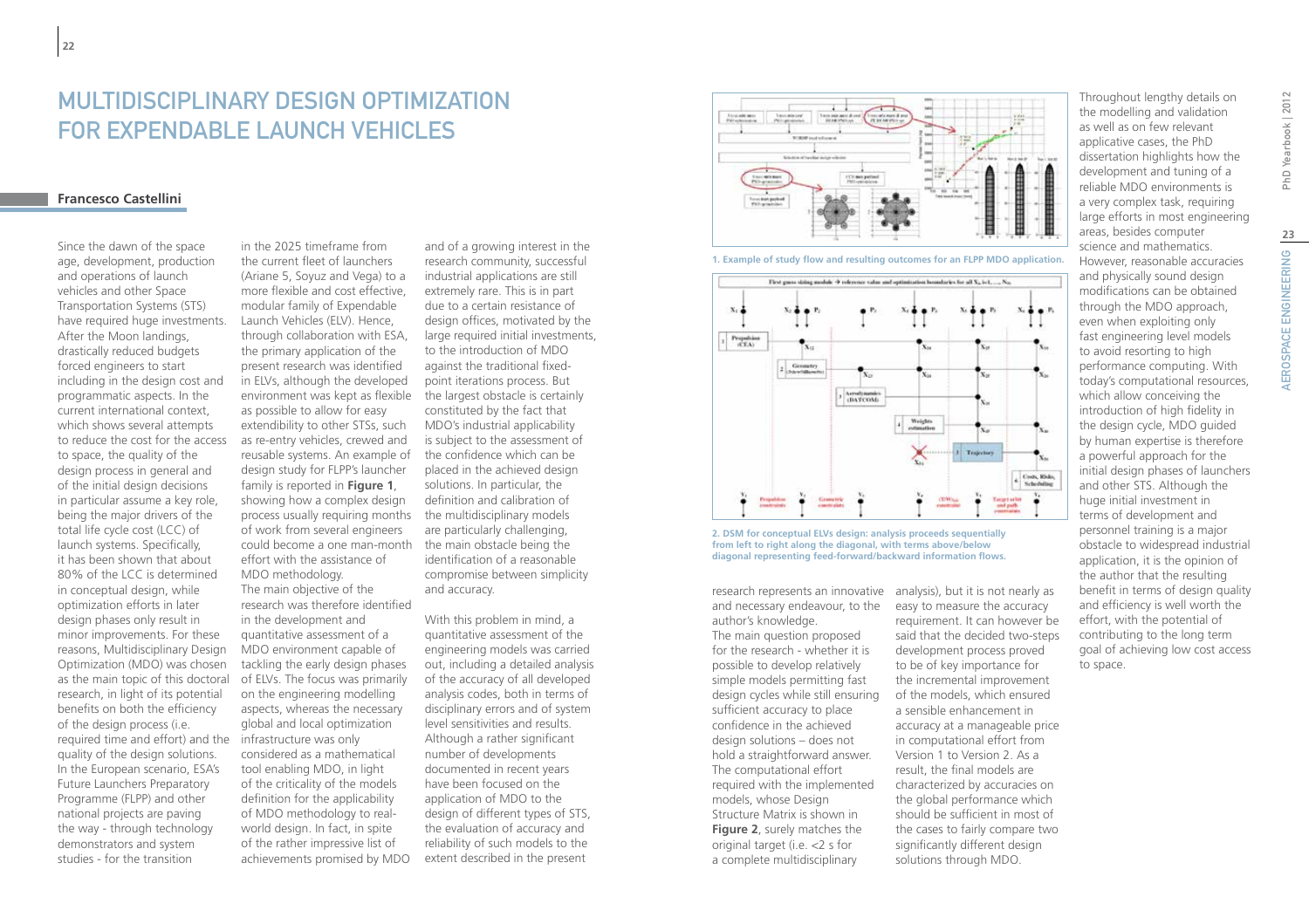### An Interpolation-Free Two-Dimensional Conservative ALE Scheme over Adaptive Unstructured Grids for Rotorcraft Aerodynamics

#### **Dario Isola**

A novel method for compressible gasdynamics is presented to solve the arbitrary Lagrangian-Eulerian formulation of the Euler equations is solved within the finite-volume framework over adaptive grids. Thanks to the interpetation of the grid topology modifications as of continuous deformation of the finite volumes, the solution over the new (adapted) grid is computed by simply integrating the arbitrary Lagrangian-Eulerian formulation of the Euler equations, without any explicit interpolation step.

An adaptation strategy is proposed for unsteady problems. A suitable mix of mesh deformation, edge-swapping, node insertion and removal is performed to adapt the grid to a new configuration of the geometry or to redistribute the discretization error amongst the grid elements.

Both steady and unsteady simulations over adaptive grids are presented that demonstrate the validity of the proposed approach. In the final chapter typical two-dimensional problems for rotorcraft blade sections are tackled. The adaptive ALE scheme is used to perform high-resolution computations over three selected problems of interest for rotorcraft aerodynamics: an oscillating airfoil, an impulsively started

airfoil and parallel bladevortex interaction. Resorting to mesh adaptation is of primary importance to perform unsteady computations in such problems, where the need of efficiency is combined to the necessity to highlight relevant flow features,

To perform computations over dynamic grids, the Arbitrary Lagrangian-Eulerian approach, in which the control volumes are allowed to change in shape and position as time evolves, is to be preferred to the classic Eulerian one. In the ALE approach an additional contribution to the fluxes is present, that is proportional to the velocity component normal to the interface of the control volume. An additional constraint over the interface velocities exists within the ALE framework, the so called Geometric Conservation Law.

The flow solver is based upon an unstructured finite-volume formulation used to discretize the ALE formulation of the Euler equations on the median-dual mesh. The median-dual mesh original mesh, connecting each cell center to its edge mid-points. The result of the construction is a mesh where the control volumes can be located on the nodes of the original mesh. To automatically satisfy the GCL

constraint the velocity integrated along the cell boundary is computed as the time derivative of the area swept by the interface during the movement.

such as shocks, wakes or vortices. second-order centered flux The flow solver employs a Flux Limiter approach in which a contribution is blended with a first-order one. To avoid numerical oscillations a van Leer limiter is used, which enforces monotonicity in the solution. A piecewise constant representation of the solution is used, therefore the variables have different values across the control volume interfaces and therefore a discontinuity exists. Roe's approximate Riemann solver is used to evaluate the flux given the discontinuous states. The boundary conditions are imposed in a weak form, i.e. by evaluating the boundary fluxes on a suitable boundary state which depends on the type of boundary condition to be enforced.

can be easily drawn on top of the discrete version of the Geometric A standard BDF scheme is adopted to approximate the derivatives with respect to the time. To enforce the time-Conservation Law the same BDF scheme is adopted to compute the grid velocity, which is therefore proportional to the area swept by the interfaces during each time-step. The solution of the flow

equations at a given time is found by means of an implicit dual-time stepping scheme. The scheme is obtained as an application of the defect correction method to the semidiscrete form of the equations. A local pseudo-time step is added to each control volume and is gradually increased to infinity according to the level of convergence of the solution. In practice, the scheme coincides with a backward Euler method that uses an approximate Jacobian.

The implicit unsteady finitevolume scheme described above is extended to the case of adaptive grids. The application of local modifications of the mesh topology, e.g. edge-swapping and mesh de/refinement, causes a modification in the shape of the cells. In principle, due to this modification the solution at new time is to be interpolated over the new grid. The changes in the topology are interpreted as continuous deformations of the finite volumes happening in the time lapse from t to the next timestep. This is reflected in the application of a correction term to the interface velocities given by the grid movement. The solution over the new grid can be therefore computed by simply integrating the governing equations.

To conserve the solution an additional flux term is to be included in the system for every edge that has been removed from the mesh. Similarly an additional governing equation has to be taken into account for every deleted cell. The nature of such additional contributions depends strongly on the type

of time integration scheme adopted.

A mesh deformation technique is adopted to permit the movement of the boundaries, while maintaining high level of grid quality reducing numerical errors. A two steps procedure is carried out: first each boundary node is displaced as prescribed by a given law, then the position of the inner nodes is modified accordingly. The used internal node-displacement algorithm extends to idea of the elastic analogy that represent each element as a deformable body presented by Belytschko, Liu and Moran. The obtained algorithm works well with grids made of triangles and the provided examples demonstrate both its robustness and computational efficiency.

For large displacements of the mesh nodes the topology is altered with an edge-swapping technique, which allow to preserve the total number of grid nodes. The edge-swap consists in altering the connectivity of a given couple of triangular elements by deleting the edge connecting the two vertices shared by the two elements and by adding a new edge connecting the other two vertices.

In the present work the spacing distribution is controlled in two ways: as proportional to the distance from the boundaries and as proportional to a suitably defined error indicator. The first approach is specifically suited for aerodynamic applications, indeed in most of the cases of interest the smaller elements are gathered close to the solid

walls and the size smoothly increase as the maximum dimension is prescribed on the outer boundary. The second approach aims to capture the local features of the flow-field locally changing the grid spacing according to the principle of error equidistribution. In this way, if a computational region has a numerical error higher than the average, it will be refined using a technique of node insertion; on the other hand, regions with a lower numerical error will be derefined thanks to a deletion node procedure. An estimator is defined to identify regions with high and low numerical error which is usually a function of the flow gradients, of the Hessian matrix of a convenient sensor variable, of the vorticity or of the substantial derivative of the density.

In the present work a an approach similar to the one proposed by Alauzet et al. is followed, which consists in a iterative procedure which alternate a solution prediction phase with the adaptation one, when the grid has converged to a stationary state a new time step is tackled. By doing so the grid is essentially adapted over the solution computed at a current time, instead of the previous one. To further increase the gridconvergence rate and the overall efficiency of the algorithm an error interpolation technique has also implemented that allows to repeatedly apply the adaptation procedure without computing the solution over the new grid.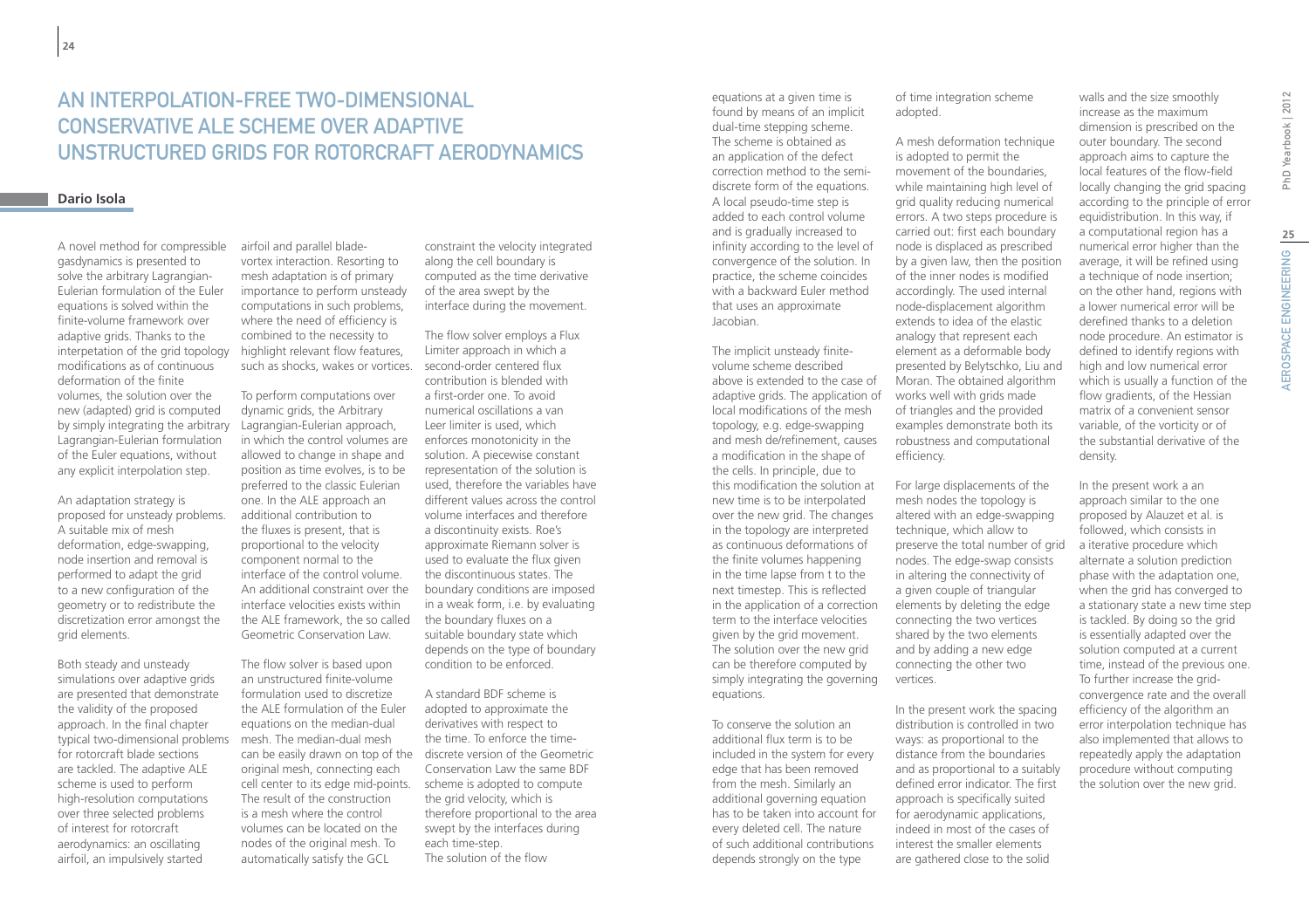### BALLISTICS OF INNOVATIVE SOLID FUEL Formulations for Hybrid Rocket Engines

#### **Christian Paravan**

In this work ballistics of solid fuel formulations for hybrid rocket propulsion was investigated with experimental and numerical approaches. Experimental activity was conducted by a labscale 2D radial burner enabling visualization of the combustion process of cylindrical, central port perforation strands. A non intrusive, optical time-resolved technique for regression rate measurement was designed and validated. The technique is based on central port diameter sampling during combustion. Combustion tests were performed for relative ballistic grading of different fuel formulations and for investigation of hybrid fuel ballistics under forced transient regime.

For the relative ballistic grading, combustion tests were performed on fuel formulations based on HTPB (Hydroxyl Terminated PolyButadiene) and SW (Solid paraffin Wax) with chamber pressure ranging from 7 to 16 bar, under gaseous oxygen (GOX) with initial oxidizer mass flux  $(G)$  of nearly 400 kg/(m<sup>2</sup>s).

Under the investigated conditions HTPB exhibited a regression rate dependent from oxidizer mass flux but not influenced from chamber pressure. Achieved results underlined influence of radiative heat transfer and the (minor)

contribution of solid fuel fragmentation to the measured regression rate for values of  $G_{\text{ox}}$  lower than 120 kg/(m<sup>2</sup>s). HTPB was then considered as baseline for relative ballistic grading of the investigated fuels. In spite of a relatively high data scattering due to poor mechanical properties of the solid fuel grain, SW-based fuels exhibited a marked dependence of regression rate from chamber of 64% for oxidizer mass pressure. With respect to baseline at an oxidizer mass flux of 300 kg/(m<sup>2</sup>s), regression rate enhancement for SW burning decrease from 500% to 260% when chamber pressure is increased from 7 to 16 bar. Commercial and lab–scale energetic additives of different kind and particle-size were used for solid fuel loading. Considering commercially available additives, different variants of nano-sized aluminum powder (ALEX™) and micronsized magnesium-boron (MgB) powders were tested. Under the investigated conditions, tested ALEX™ exhibited a marked regression rate increase with respect to baseline for high oxidizer mass fluxes [up to 80% at 350 kg/(m2 s) for fluoroelastomer alcohol-coated powder]. Nevertheless due to high sensitivity to oxidizer mass flux, this performance enhancement is lost during combustion. A remarkable

exception is the fluoropolymercoated nano-sized aluminum (VF–ALEXTM). This additive can provide a significant regression rate increase over the whole oxidizer mass flux range, providing an average regression rate enhancement with respect to baseline of 30%. Considering MgB powders, MgB90 (20% Mg) can provide significant regression rate enhancement fluxes of 350 kg/(m2 s). HTPB doped with this additive is less sensitive than the common ALEX-doped counterparts to oxidizer mass flux changes. With SW-based fuels promising high performance without granting mechanical properties, regression rate enhancement achievable by HTPB-based solid fuel loaded with MgB and VF-ALEX offers interesting possibilities for hybrid propulsion development.

Ballistic characterization of a HTPB-based fuel loaded with aluminum hydride (AlH<sub>3</sub>) was conducted under pure oxygen and under an oxidizing mixture 70% oxygen + 30% nitrogen. Test conducted in presence of nitrogen exhibited a regression rate enhancement with respect to baseline that was not achieved when conducting similar tests in oxygen. Investigation of hybrid solid fuel ballistics was conducted also by a numerical approach



**1. HTPB burning under G<sub>ox</sub> with chamber pressure of 10 bar, comparison of experimental data and convective model evaluation. Note high agreement between experimental and numerical data for Gox higher than 250 kg/(m2 s). Differences in rf for lower G** values mainly due to radiation effects.

aiming to the determination of the regression rate of the solid fuel grain under convective heat transfer regime. Analysis focused on HTPB burning in gaseous oxygen. The proposed approach is based on the definition of effective values of thermo-physical parameters considered for the determination of Reynolds number (Re) and convective heat transfer coefficient. Effective values are determined considering the actual, instantaneous oxidizer to fuel ratio determined during the experimental sessions. A typical result achieved by the numerical simulation is reported in Figure 1 where the regression rate of HTPB burning under GOX with chamber pressure

of 10 bar is considered. With the proposed approach the model can properly estimate the experimental regression rate for  $G_w$  values above 250 kg/ (m2 s), while for lower oxidizer mass fluxes higher differences between experimental and numerical values are achieved. This result underlines the relative importance of radiative heat transfer in the heat feedback from flame to the regressing surface for low values of G (in turn inducing a reduced convective heat transfer).

Investigation of hybrid fuel ballistics under forced transient condition was performed considering HTPB burning with oxidizer mass flow throttling

during combustion. In particular, during the combustion tests oxidizer mass flow was throttled down in a first transient leg followed by a second transient leg in which oxidizer mass flow rate was increased. Under the investigated conditions during the throttling down transient, regression rate exhibits a monotone decrease of regression rate with no marked overshoot/undershoot phenomena. The throttling up transient is characterized by a regression rate increase possibly yielding to overshoot phenomena. The latter could be caused by thermal lag effects in the solid phase. Nevertheless, under the investigated conditions, HTPB behavior revealed an intrinsic stability in transient phases related to throttling events.

**27**

AEROSPACE ENGINEERING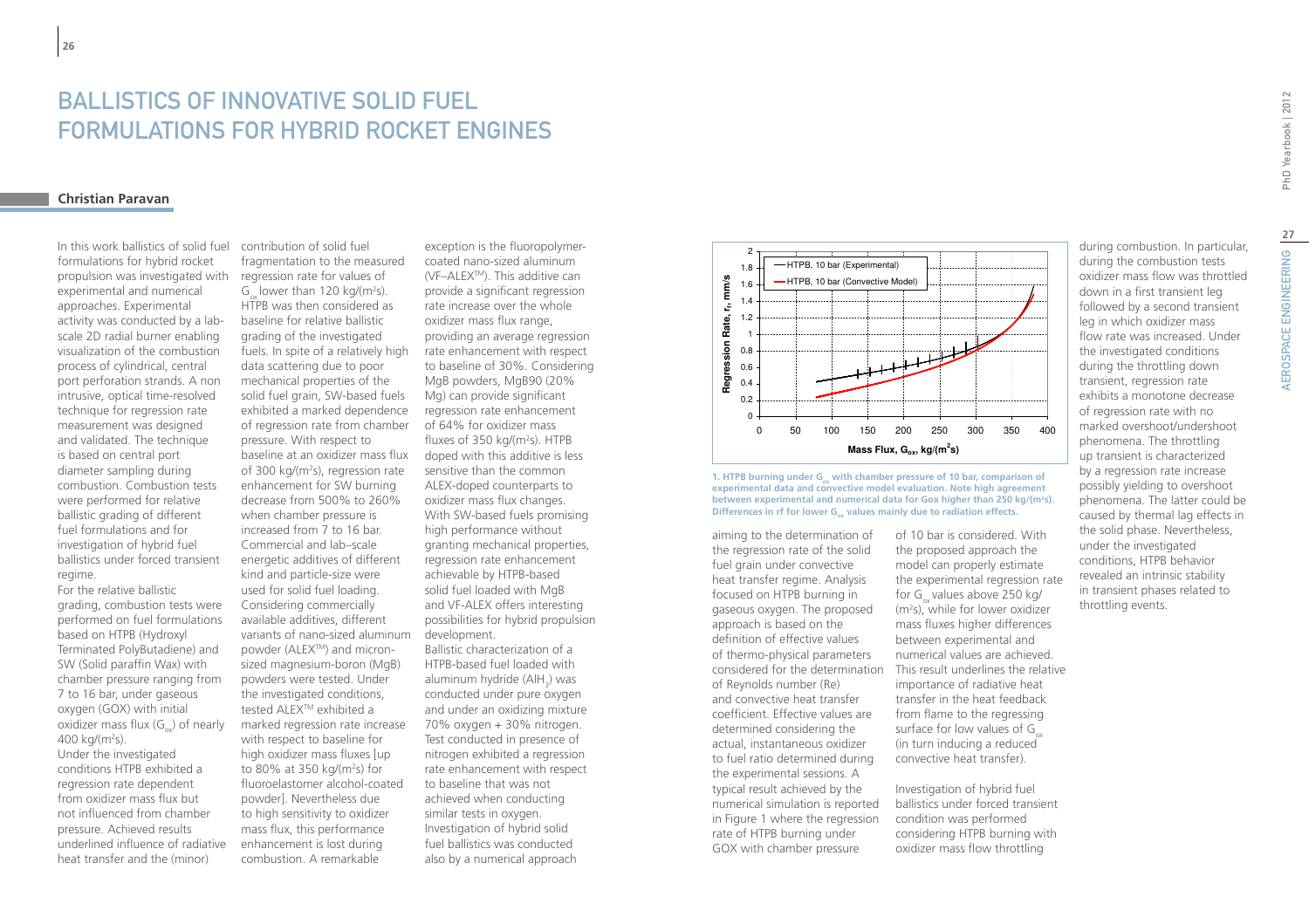# INDEPENDENT FIELDS FULL POTENTIAL FORMULATION FOR AEROELASTIC ANALYSES

#### **Andrea Parrinello**

A Full Potential (FP) model for non isentropic unsteady transonic flows is presented. The formulation is based on independent approximations of the density and potential fields that satisfy mass conservation and Bernoulli equation. The potential flow approximation has been the dominating model for transonic aerodynamics for many years. It can be effectively used in aerodynamic design and analysis. Because of its comparatively small computational cost it remains of interest in multidisciplinary methodologies, for conceptual and preliminary design phases especially. Through the 1990s and 2000s, research and development on potential flow lost appeal in favor of Euler and Navier-Stokes solvers, the speed and memory capability of new computers making their use affordable more and more. Nonetheless, significant interest in FP solvers still persists. The shorter computational time required by FP solutions makes them appealing for aircraft conceptual and preliminary design phases and for linearized aeroelastic analyses. So, even though FP solutions cannot be as accurate as Euler ones, the quintessence of the physics of an inviscid flow can be captured anyway. Furthermore, FP solutions can be used as starters

of Euler|Navier-Stokes flow solvers, significantly reducing the iterations required for convergence. As fast and reliable Euler solutions became routinely available for transonic flow calculations, it was found that FP solutions were seriously in error when shocks became even moderately strong. Both shock strength and position were wrong and the magnitude of the to non-lifting transonic results related errors could have been significant. The inaccuracies of an FP model in predicting transonic aerodynamic loads is primarily a consequence of neglecting the jump in entropy that a fluid particle experiences as it crosses a shock. FP formulations allow a shock discontinuity to appropriately occur for mass and energy, but the shock remains isentropic and the momentum balance is not satisfied across it. Therefore, the calculated shock waves can have a wrong strength and location. When shocks appear in transonic flow fields, the aerodynamic loads predicted using an FP can even be multivalued. Through the 80s, as Euler solutions began showing the FP inaccuracies in predicting transonic aerodynamic loads, many researchers devoted much energy to the formulation of numerical schemes aimed at correcting the related transonic results, mainly for steady flows

though. An FP formulation prevents the proper entropy and vorticity production at the shock surface but these phenomena can be neglected for a moderate upstream Mach range, so a potential model represents an acceptable and effective approximation. Indeed, despite the intrinsic differences between an isentropic and a R-H shock, FP formulations lead which are very close to Euler calculations. This proves that an isentropic shock can be a good approximation of the real shock. The situation is much different for lifting cases. The inaccuracy of the FP model in predicting transonic aerodynamic loads may become considerable. The wake treatment is the keystone for possible improvements. It ensures an appropriate pressure balance at the trailing edge and determines the amount of vorticity that leaves the body. Usually the wake surface is a discontinuity for the potential function and the Kutta condition imposes the continuity of both the pressure and, because of the isentropic assumption, the density across it. However, in its usual form, the wake condition cannot take into account the variation of stagnation pressure due to a shock on the body, thus leading to an incorrect pressure balance at the trailing edge with a consequently

wrong shock position. The present formulation retains the advantage of the existence of a velocity potential while granting a unique solution by combining a correction of the stagnation pressure behind a shock with a non-isentropic form of the Kutta condition.

An important consideration when simulating fluid flow problems by any numerical method is the choice of an appropriate kinematical description of the flow field. The algorithms of continuum mechanics make use of three distinct types of description of motion: the Lagrangian description, the Eulerian description and the Arbitrary Lagrangian Eulerian (ALE) description. Lagrangian algorithms, in which each individual node of the computational mesh follows the associated material particle during motion, are mainly used in structural mechanics. Classical applications of the Lagrangian description in large deformation problems are the simulation of vehicle crash tests and the modeling of metal forming operations. Numerical solutions are often characterized by large displacements and deformations and historydependent constitutive relations are employed to describe elasto-plastic and visco-plastic material behavior. The Lagrangian description allows easy tracking of free surfaces and interfaces between different materials. Its weakness is its inability to follow large distortions of the computational domain without recourse to frequent remeshing operations. Eulerian algorithms are widely used in fluid mechanics. Here,

the computational mesh is fixed and the fluid moves with respect to the grid. The Eulerian formulation facilitates the treatment of large distortions in the fluid motion. Its handicap is the difficulty to follow free surfaces and interfaces between different materials or different media (e.g., fluid-solid interfaces). ALE algorithms are particularly useful in flow problems involving large distortions in the presence of mobile and deforming boundaries. Typical examples are problems describing the interaction between a fluid and a flexible structure. The key idea in the ALE formulation is the introduction of a computational mesh which can move with a velocity independent of the velocity of the material particles. With this additional freedom with respect to the Eulerian and Lagrangian descriptions, the ALE method succeeds to a certain extend in minimizing the problems encountered in the classical kinematical descriptions, while combining at best their respective advantages. The ALE formulation seems the best choice for typical aeronautics applications where the vehicle deformation must be taken in to account for a proper evaluation of the fluid-solid interaction. The proposed ALE formulation ensures that mass conservation and Bernoulli equation are satisfied in a domain moving with a generic velocity field avoiding the need of enforcing any geometric conservation law. When the unsteady solutions of interest are mainly aimed at linearized transonic flutter calculations the ALE formulation can be taken to the limit of an unmoving mesh, so producing a

transpiration formulation at the body boundary allowing to deal with the related analyses using fixed meshes. The solution procedure relies on an unstructured, node based, finite volume approximation, with linear|quadratic shape functions. The use of nonreflecting far field boundary conditions allows a relatively limited calculation domain. An improved upwind technique is used to better establish the right sub-supersonic dependence and allows to treat both subsonic and supersonic asymptotic conditions. A special tool to generate the wake discretization within generic unstructured meshes leads to an easy adoption of potential flows for complex configurations. Time marching solutions are dealt using first|second order implicit schemes, whose unconditional linearized stability properties are demonstrated for sub-supersonic asymptotic conditions. Numerical results validate the method and show that it can model Euler solutions more accurately than an isentropic full potential formulation, for both steady and unsteady conditions. Applications to asymptotically supersonic flows, flutter analyses and static trim evaluations complete the numerical validation.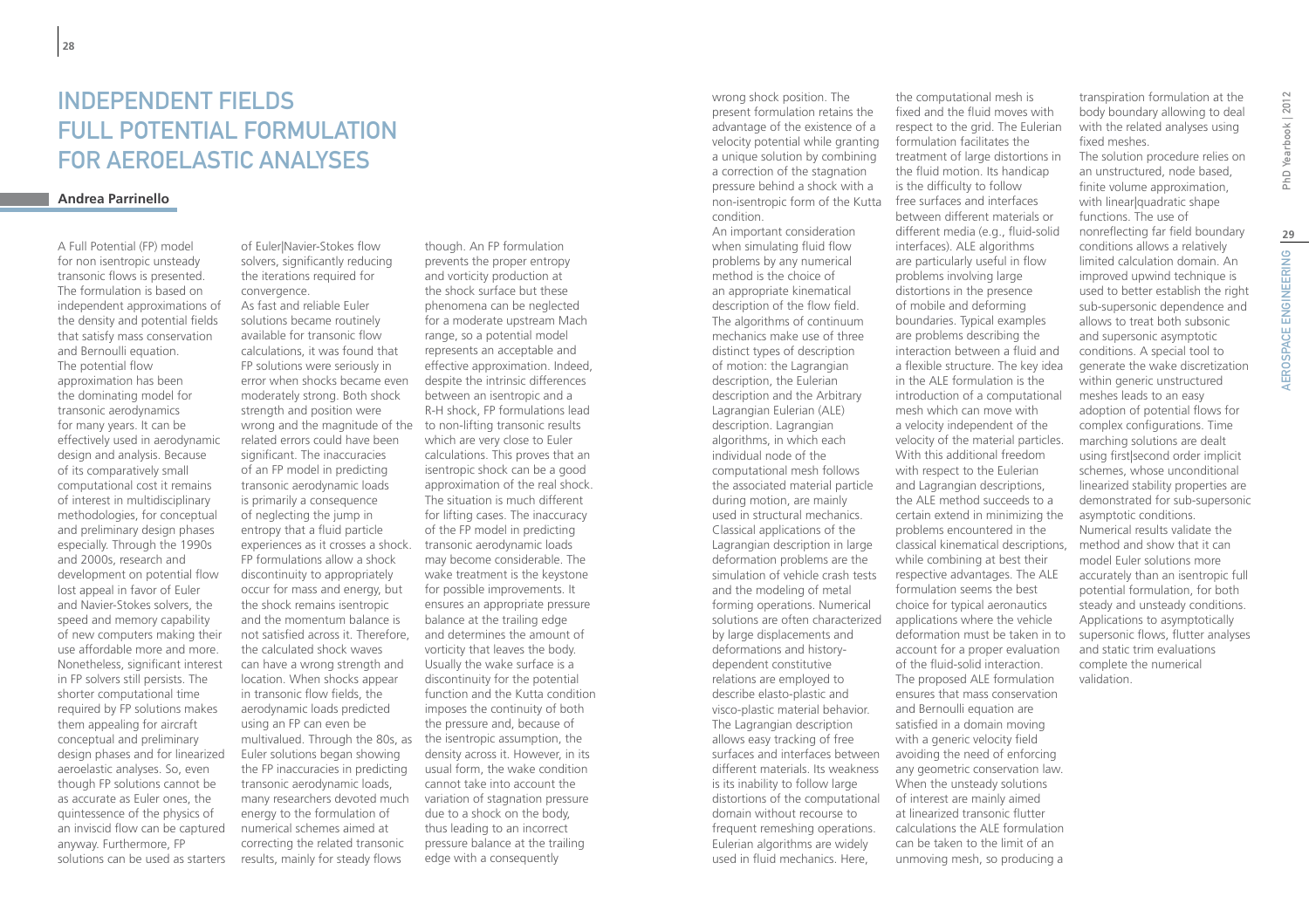# ADVANCED CONTROL LAWS FOR VARIABLE-SPEED WIND TURBINES AND SUPPORTING ENABLING **TECHNOLOGIES**

#### **Carlo E.D. Riboldi**

The increase in size of horizontal-axis wind turbines of new generation poses important challenges from the viewpoint of the design of the plant as a whole and of its sub-systems. The design of such turbines can be seen as a multi-disciplinary, highly integrated process, where structural and aerodynamic (aero-elastic) characteristics, as well as an appropriate active control system are all key aspects which play a part in the determination of the performance, both in terms of overall power production and of the intensities and frequency spectra of the loads. The characteristics of the control systems are extremely relevant for the sizing of the machine components, besides playing a key role in the stabilization of the machine in order to achieve the desired power output in every design wind condition. Because of their relevance in the design of the wind turbine, control systems have been studied since the time of the first applications of engineering methods in the field of wind power, as witnessed by the extensive literature about the topic. The activities of the researchers in this field of study only rarely translate into realenvironment experimentation or into application in the field, often because little attention is devoted to the development of

readily applicable control tools, i.e. control systems accounting only for realistic sensors and able to manage several fault conditions, validated through a testing phase carried out using reliable tools and considering several wind conditions. Starting from these issues, the present work is focused on the development and verification of complete control systems, based on novel advanced control laws and embodying all the necessary observation and supervision tools necessary for their realistic operation. Furthermore, all demonstrations and performance assessments are completed in a high-fidelity and well validated simulation environment, where the wind turbine is modeled following a multi-body/finite element approach. The aerodynamic routines implement stable and validated models made specifically for rotors, and able to account for the non-uniform nature of the incoming wind, as well as for the interaction effects between the rotor and the tower/nacelle assembly. The considered wind conditions are always both deterministic and turbulent, and the wind profiles are based on the suggestions of the IEC standard. The control routines and all enabling algorithms (e.g. observers) communicate with the simulator by a straightforward standard

interface, thus allowing a costfree porting on other controlled platforms. Moreover, as all control and support routines have been designed to cope with a real-time working environment, it is possible to use the developed control systems with real turbines without alterations to the code. In order to provide a better proof of the quality of the results presented throughout this work and of the general applicability of the designed control systems, models of some different turbines have been used to both develop and crosscheck many algorithms. This was possible thanks to several ongoing collaborations with relevant industrial and academic subjects active in the field of wind energy. A brief review of the topics treated in the present work is presented next. It is widely known that a major issue related to the use of model-based controls in a linearized design framework arises when the controlled system shows a non-linear behavior. As a consequence of this, some gain scheduling technique must be implemented in order to cope with the varying operating condition of the system. When using such techniques, the stability of the system is not always guaranteed at a theoretical

level. This, together with the necessity to know an array of states to perform a feedback step, puts an obstacle to the widespread adoption of modelbased control and in particular the very advantageous LQR design technique by wind power industry. In this work, a family of LQR controllers based on displacements and rotations is compared to an industrial PID control law. The performance of both controllers is evaluated in terms of power quality and load mitigation capability, under several wind conditions covering the full spectrum of operational speeds and with extreme turbulence intensities. The controllers provide very similar results, and no stability issue shows up hampering the normal operation of the turbine. Moreover, the LQRs give better back state. A hierarchy of fullstate and output-feedback LQRs is designed to deal with possible faults in the sensor part. Recent advances in the design of LiDAR wind sensors makes the anticipate knowledge of the incoming wind possible. To fully exploit the potential of such sensors, a predictive control system is proposed in this work, basically extending the classical feed-back LQR approach in order to account for measurements for the a predictive control component, bound to the value of the incoming wind. This approach has the advantages of great simplicity and ease of use. The performance of this novel controller has been tested against that of a more complex receding horizon controller (RHC). The comparison shows that these predictive controllers

results on tower loads, which are mitigating pitch contribution at directly accounted for in the fed-each control time step. To better perform in a similar way to each other, in spite of a higher computational cost of the RHC. Besides the trimming problem, dealt with by means of collective pitch and torque controls by all the controllers just described, the use of cyclic pitch control was investigated in a multi-layer decoupled design approach to target some loads on the fixed part of the machine. In that architecture besides a standard trimming layer, a load mitigating part is implemented based on the higher harmonic control (HHC) theory. This is based on the preliminary identification of a model between relevant harmonics in the target load and some harmonics in the pitch input with an influence on those of interest in the target load. Then an optimal control law is used to evaluate the loadtarget some load components at higher frequency, an IPC control as proposed by Bossanyi is also superimposed to the first two loops, thus creating a multi-layer architecture. The performance of the complete multi-layer controller is better than that of the sole Bossanyi's IPC. A slightly different decentralized approach is used to effectively target blade loads.

In order to get all the necessary application of model-based control laws some structural observers for the tower and blade motion are presented and tested separately, based on the Kalman theory. These observers are used also to formulate an observer of some wind states, based on the idea that from the deformation of some relevant structural states of the machine

it is possible to dig out an information about the wind over the rotor. By characterizing the wind with some scalar wind states (e.g. horizontal speed, shear coefficient), it is possible to get a measurement of wind states starting from those of the structural deformations of the turbine, provided there exists a model connecting the set of structural states to that of wind states. This observation approach, based on a suitable reduced model and set up into the Kalman framework, shows good results when tested even with measurements coming from the high-fidelity multi-body simulator.

A totally different approach to wind estimation is based on model identification, and is aimed at the robust observation of yaw misalignment. This approach is based on the preliminary identification of a linear scheduled model linking the 1P amplitudes of some blade specific loads to the intensity of yaw misalignment. The feasibility of this model is supported by some analyses at the theoretical level. The observer synthesized in this way shows robust observation results even under very requiring wind conditions.